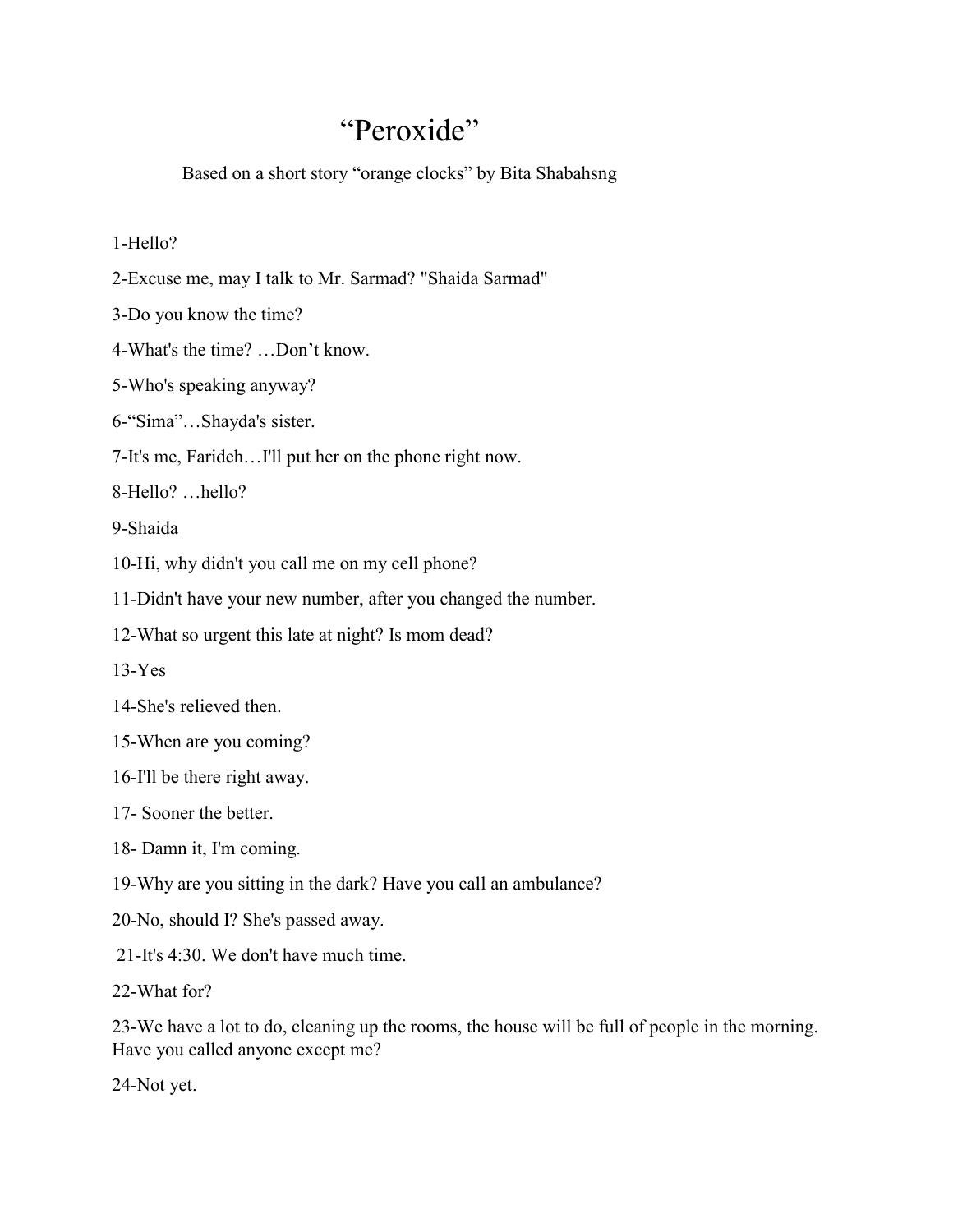25- You need to call our uncle early in the morning. He will do the rest.

26-Now, we need to make her tidy.

27-For what?

28-For what? Do you want people to see her like this?

29-Like what?

30-Like this.

31-Bring me the tweezers.

32-Tweezers?

33-I know what the tweezers is. I mean, what are you up to?

34-I'm going to pluck her eyebrows, we should do ours as well. We can't pluck them for 40 days. Yours are ok anyway, mine are thick.

35-You don't feel a little bit of grief, do you? Even her death doesn't make you upset!

36-Don't act like a moral lecturer, please.

37-What is talking you so long?

38-What a bitter wind, when the window's broken?

39-It hailed last night, window was cracked, easily broke.

40-Nothing has changed here…give me a slice of orange, my mouth tastes shitty.

41-She wanted to get an orange from fridge, she was crazy about the smell of orange peel.

42-She used to get cheerful seeing an orange. You're peeling it off the way she did.

43-Well, enough. Where is the color bowl?

44-Why are you doing this?

45-Doing what?

46-Dyeing her hair. What's wrong with it?

47-It's dead white, it's ugly.

48-So what? Let it be.

49-She's my mom. I want her to look gorgeous.

50-Now she is your mom? Ha?

51-What do you mean? What are you trying to say?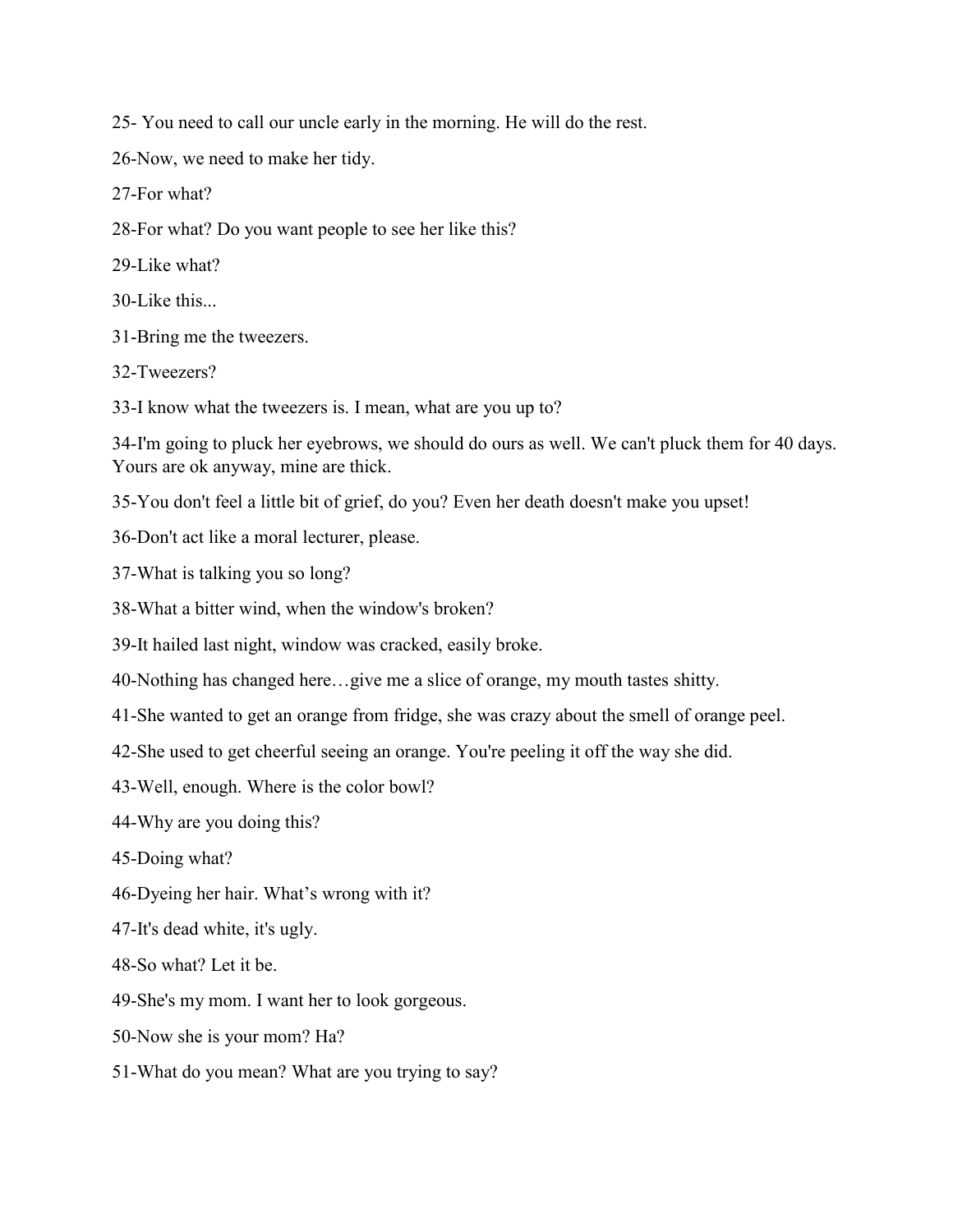52-I mean you walked out on us and now you're acting as if she's important to you. What is changed?

53-She's dead! That's what is changed. Got it?

54-Don't be silly Sima. I just don't want people to see her like this, I want her to look pretty. She is my "mom". Do I need to explain more?

55-No, I don't. I don't want to understand when you talk to me like this…

56-You're insane, that's why mom didn't like you.

57-Come on in, don't let her head drown.

58-Keep holding her head like this!

59-Giving birth is extremely tough, supposedly, isn't it?

60-How should I know? I didn't get a chance to give birth mine, hold her like this!

61-I last saw her when I had my child issue, I guess she would have done the same to us if she could. Your hands been colored.

62- Shayda…Our mom's gone, Shayda.

63-We will as well, do you think her hair takes the color in?

64-I don't know.

65-Who knows! Remember I dyed your hair in Mojdeh's wedding night and it didn't work.

66- I do.

67-You didn't use to tell me your secrets.

68-You never asked.

69- That's fine.

70- You cut out smoking! Right?

71-I don't have a baby, plus Farhad remarried. What's the use of dying in good health? Who will get upset if I'm dead.

 $72-I$  will...

73- You're my sweet heart.

74-What are you doing?

75-I made a mees.

76-Pull her up!

77-Dry her face!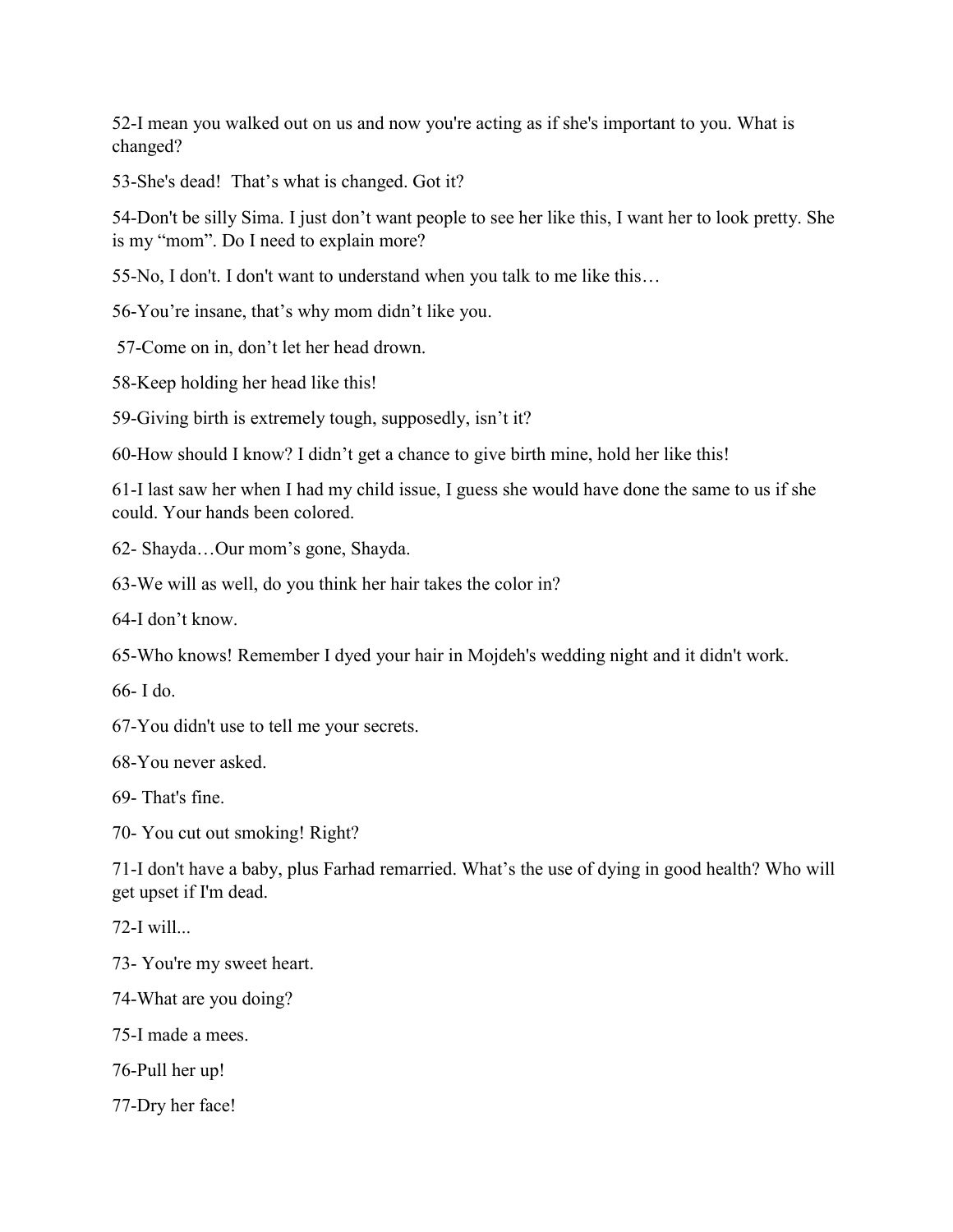78-Give me the towel.

## 79-I

80-Cigarettes ash can remove stains on face?

81-Mom's face doesn't have any.

82-I meant stains of hair dye on her face.

83- I didn't know that.

84-Now, you do then.

85-Who's Farideh anyway?

86- Farideh? She's an old friend from pension house, why did you ask?

87-Cause I didn't recognize her, thought over but I couldn't remember who she was.

88-I've got something to say.

89-What's that?

90-We're going to live together, right?

91-I thought about that, but I somehow forgot about it.

92-Do you like it at all?

93-Yes, I do.

94-You're answering me doubtfully.

95-No, I absolutely do.

96-Do you want me to dye your hair as well?

97-Dosen't work on my hair at this time too.

98-Let's go, I think her hair is ok now.

99-It's better to take this plastic off her, first.

100-Her body's gotten too cold!

101-Don't do that!

102-Hush,wash your hair as well.

103-What should we put her on?

104-Something dressy,where is her blue velvet blouse?

105-That one gets loose for her.